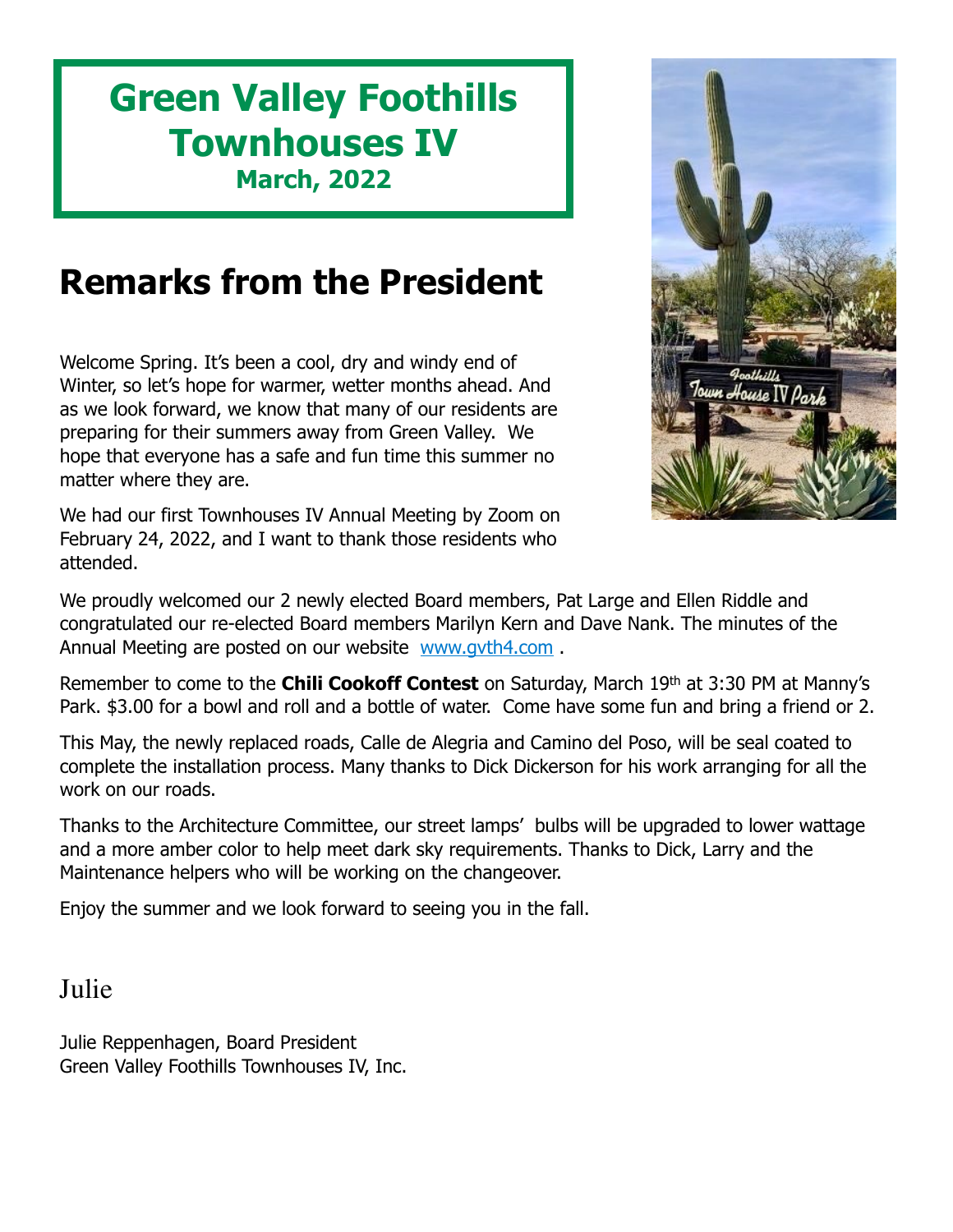### **Meet Your Neighbors**

The **Meet Your Neighbors** event has been postponed until next spring. At that time, we will invite residents to Manny's Park to meet new friends and share ideas. Watch for details in 2023.

#### **This Is Your Newsletter**

Do you read it? Do you find it useful? What would you like to see in our newsletters? What are we covering that we should change? Do you have suggestions for articles? Should we include guest articles? Do you have photographs to add to the newsletter? Should newsletters be quarterly or monthly? Newsletter Editor Meg Marshall would like your input. You can contact her at 715-225-7533 or laker43@gmail.com.

## **Javelinas**

Javelinas continue to pose challenges in the neighborhood, especially where dogs are concerned. Recent headlines in Arizona report javelina/dog attacks:

- "Javelina attacks dog near Sunnyslope. (Phoenix)
- "It tore all the tendons in my left arm". (Woman and dogs attacked near Phoenix)
- "Dog attacked by javelinas in Foothills" (Tucson)
- "Javelina attacks man while on a walk (with dogs) in Oro Valley."



Javelinas see dogs as coyotes, a natural predator. They probably smell them and respond instinctively. If you see javelinas while walking your dog, pick it up if small and head the other way. If you can't pick up your dog, at least go away from the javelinas. If they approach, make yourself seem large and make a lot of noise.

**What can attract javelinas?** Bird feeders and other food sources are well known javelina attractants. The best way to discourage them is to place your bird feeders inside your wall. Not only do feeders outside your wall attract javelinas, but they also attract pack rats, who attract rattlesnakes.

**What can discourage javelinas?** Put your garbage out in the morning to avoid nighttime raids. Javelinas can pull garbage out of in-ground cans, and a mess ensues.

**DO NOT FEED JAVELINAS. You're just asking for trouble and may very well endanger the safety of your neighbors. FEEDING JAVELINAS IS ILLEGAL! If you know someone who is feeding javelinas, please report them to the Board.**